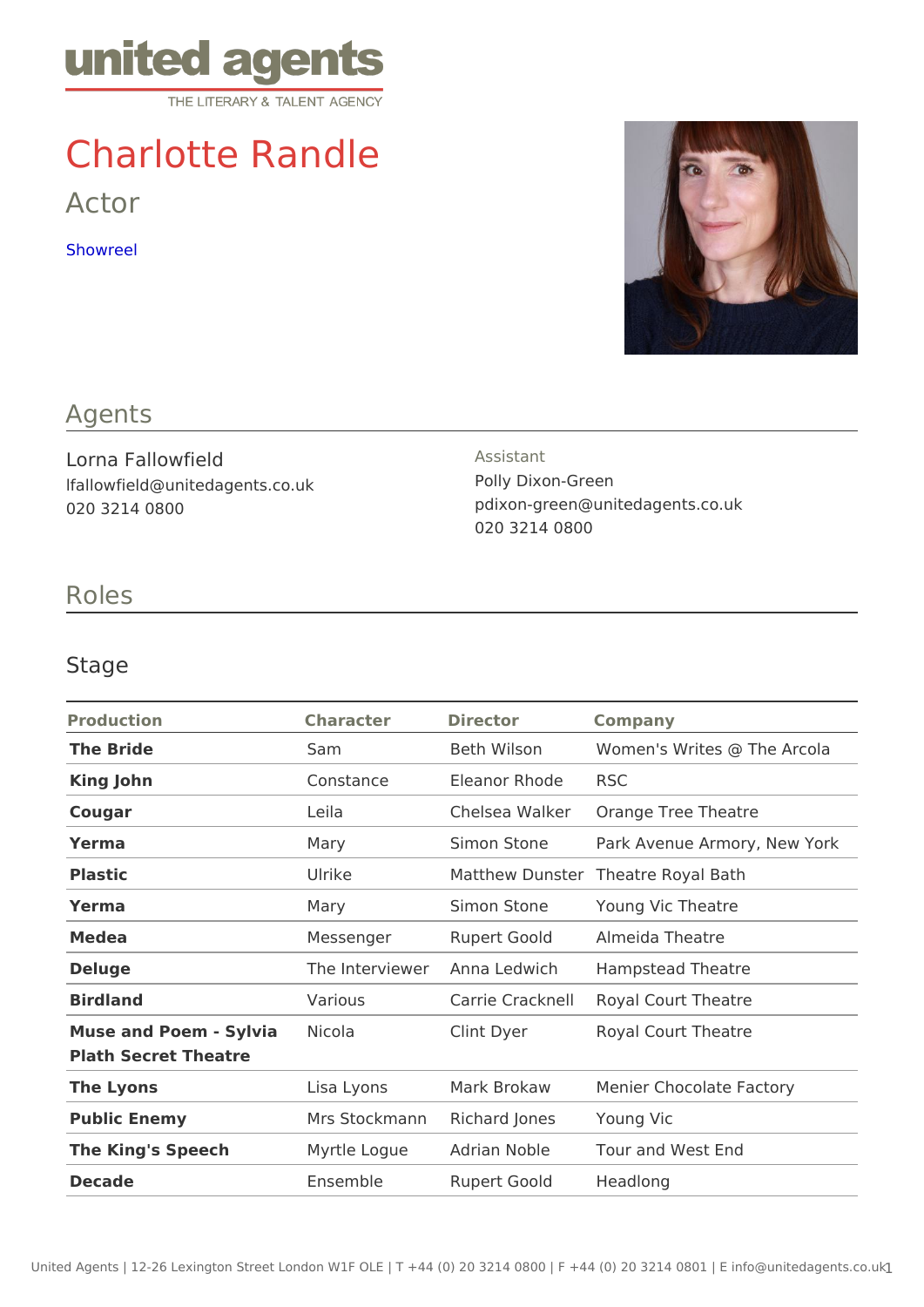| <b>Production</b>                                     | <b>Character</b>      | <b>Director</b>                      | <b>Company</b>                                        |
|-------------------------------------------------------|-----------------------|--------------------------------------|-------------------------------------------------------|
| <b>Open Court: Muses -</b><br><b>Actors and Poems</b> | Lady Lazarus          | Clint Dyer                           | Royal Court Theatre                                   |
| <b>Lingua Franca</b>                                  | Peggy<br>Carmichael   | Michael Gieleta                      | Finborough Theatre / 59E59<br><b>Theatre New York</b> |
| <b>Love the Sinner</b>                                | Shelly                | Matthew Dunster National Theatre     |                                                       |
| <b>Mother Courage</b>                                 | Yvette                | Deborah Warner                       | The National Theatre                                  |
| <b>King Lear</b>                                      | Regan                 | <b>Rupert Goold</b>                  | Liverpool Everyman<br>Playhouse/Young Vic             |
| <b>All About My Mother</b>                            | Nina Cruz             | <b>Tom Cairns</b>                    | Old Vic                                               |
| <b>Rabbit</b>                                         | <b>Bella</b>          | Nina Raine                           | Old Red Lion/Trafalgar Studios                        |
| <b>Rabbit</b>                                         | <b>Bella</b>          | Nina Raine                           | 59 East 59 Theatre, New York                          |
| <b>Don Carlos</b>                                     | Princess Eboli        | Michael<br>Grandage                  | Sheffield Crucible / West End                         |
| <b>Fuddy Meers</b>                                    | Heidi                 | Angus Jackson                        | Birmingham Rep / Arts Theatre                         |
| Iphgenia                                              | Lover                 | Anna Mackmin                         | <b>Sheffield Crucible</b>                             |
| <b>Lobby Hero</b>                                     | Dawn                  | Mark Brokaw                          | Donmar Warehouse / New<br>Ambassadors Theatre         |
| <b>Sexual Perversity in</b><br><b>Chicago</b>         | Deb                   | Angus Jackson                        | <b>Sheffield Crucible</b>                             |
| The Man Who Had All the<br>Luck                       | Hester                | Michael<br>Grandage                  | <b>Sheffield Crucible</b>                             |
| <b>Romeo and Juliet</b>                               | Juliet                | Tim Supple                           | <b>Royal National Theatre</b>                         |
| <b>The Taming of the Shrew</b>                        | <b>Bianca</b>         | Lindsay Posner                       | <b>RSC</b>                                            |
| <b>The Dispute</b>                                    | Adine                 | Neil Bartlett                        | RSC/ Lyric Hammersmith                                |
| <b>Richard III</b>                                    | Lady Ann              | <b>Guy Retallak</b>                  | European Tour                                         |
| <b>Marat/Sade</b>                                     |                       | Jeremy Sams                          | <b>Royal National Theatre</b>                         |
| <b>Pericles</b>                                       | Diana                 | David Lan                            | NT Studio                                             |
| <b>The Nun</b>                                        | <b>Sister Theresa</b> | Margarete<br>Forsythe                | Greenwich Studio Theatre at<br><b>BAC</b>             |
| <b>The Miser</b>                                      | Claudine              | <b>Nicholas</b><br><b>Broadhurst</b> | <b>Chichester Festival Theatre</b>                    |

### Television

| <b>Production</b>                         | <b>Character</b>           | <b>Director</b> | Company |
|-------------------------------------------|----------------------------|-----------------|---------|
| <b>Pistol</b>                             | Mary                       | Danny Boyle     | FX.     |
| <b>Shakespeare and</b><br><b>Hathaway</b> | Martha Weathers Ian Barber |                 | BBC.    |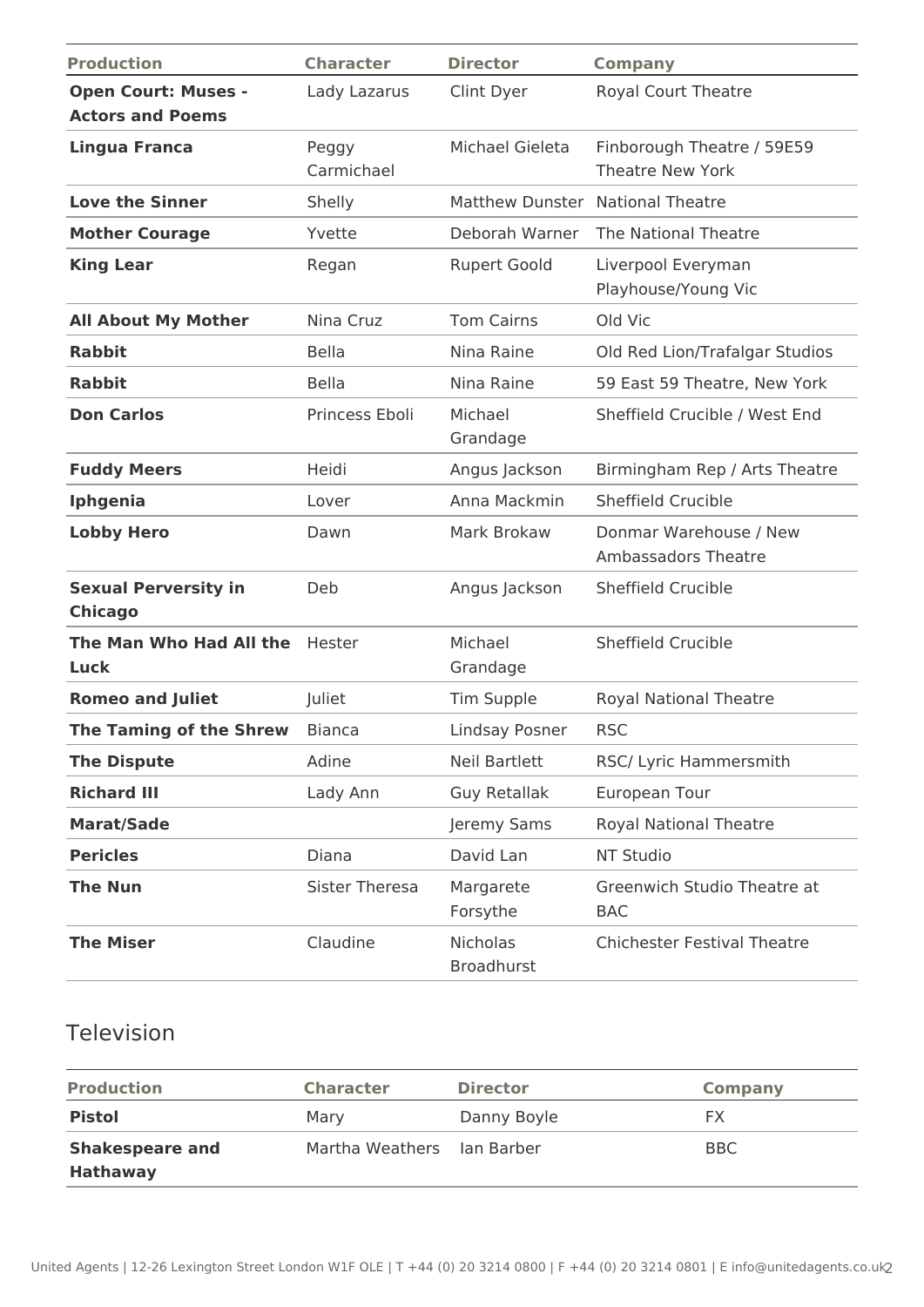| <b>Production</b>               | <b>Character</b>      | <b>Director</b>                         | <b>Company</b>             |
|---------------------------------|-----------------------|-----------------------------------------|----------------------------|
| <b>The Coroner</b>              | Yvonne                | Piotr Szkopiak                          | <b>BBC</b>                 |
| <b>Father Brown</b>             | Edie Lee              | Dave Beauchamp                          | <b>BBC</b>                 |
| <b>The Trials Of Jimmy Rose</b> | Julie Cooper          | Adrian Shergold                         | <b>ITV</b>                 |
| <b>Silent Witness</b>           | Katie Turner          | <b>Nick Renton</b>                      | <b>BBC</b>                 |
| <b>Legacy</b>                   | Emily                 | Pete Travis                             | <b>BBC</b>                 |
| <b>HOLBY CITY</b>               | Samantha Page         | Jamie Annett                            | <b>BBC</b>                 |
| <b>Holby City</b>               | Anna Patterson        | Jamie Annett and David Innes<br>Edwards | <b>BBC</b>                 |
| <b>Doctors</b>                  | Una Brandt            | <b>Steve Hughes</b>                     | <b>BBC</b>                 |
| <b>The Bill</b>                 | Frances Eagan         | David Innes-Edwards                     | <b>ITV</b>                 |
| <b>Casualty</b>                 | Liddy Green           | Derek Lister                            | <b>BBC</b>                 |
| <b>The IT Crowd</b>             | Joan                  | Graham Linehan                          | Channel 4                  |
| The Brides in the Bath          | <b>Bessie Munday</b>  | Harry Bradbeer                          | Granada                    |
| <b>The Bill</b>                 | Ann McKenna           | Chris King                              | <b>ITV</b>                 |
| <b>Doctors</b>                  | Alice Finch           | SJ Clarkeson                            | <b>BBC</b>                 |
| <b>Holby City</b>               | Helen Gaskell         | Minkie Spiro                            | <b>BBC</b>                 |
| <b>Eastenders</b>               | <b>Teresa Lawless</b> | Clive Arnold                            | <b>BBC</b>                 |
| <b>McCallum</b>                 | Series 2, Clare       | Various                                 | <b>Scottish Television</b> |
| <b>The Millers Tale</b>         | Alison                | Ray Kilby                               | <b>BBC / RCA</b>           |
| <b>Lord Elgin</b>               | Lady Elgin            | <b>Henry Chancellor</b>                 | Discovery Channel          |

# Film

| <b>Production</b>           | <b>Character</b> | <b>Director</b>     | Company                         |
|-----------------------------|------------------|---------------------|---------------------------------|
|                             |                  |                     |                                 |
| <b>My Policeman</b>         | Mrs Burgess      | Michael Grandage    | <b>Amazon Studios</b>           |
| <b>Rare Beasts</b>          | <b>Bless</b>     | <b>Billie Piper</b> | Western Edge Pictures           |
| <b>Cordelia</b>             | Regan            | Adrian Shergold     | Studio POW                      |
| <b>Being Considered</b>     | Hattie/Pammie    | Jonathan Newman     | Serendipity Productions         |
| Joyride                     | Mother           | Eva Riley           | <b>Blue Iris Films</b>          |
| <b>The Honest Courtesan</b> | Francesca        | Marshall Herskovitz | Honest Courtesan<br>Productions |
| <b>The Token King</b>       | Ms Robson        | Ray Kilby           | Channel 4/RCA                   |

# Radio

| <b>Production</b> | <b>Character</b> | <b>Director</b> | <b>Company</b> |
|-------------------|------------------|-----------------|----------------|
|                   |                  |                 |                |